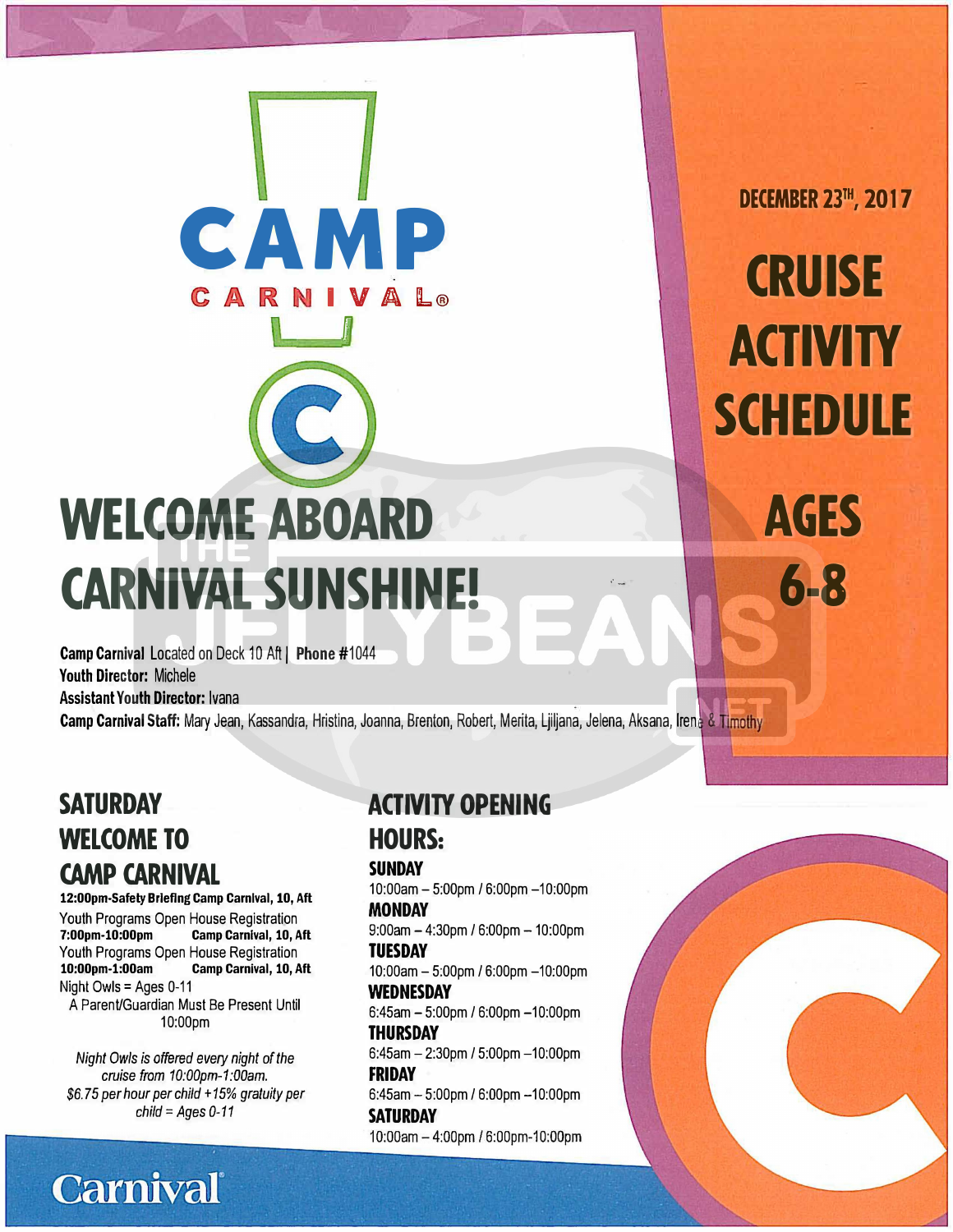# **SUNDAY FUN DAY AT SEA**

**10:00am-10:30am Camp Carnival**  Kid's Choice **10:30am-11:00am Camp Carnival**  Entertainment Programing - Holiday Show Rehearsal<br>11:00am-11:30pm **. 11:00am-11:30pm Camp Carnival**  Abracadabra *Get ready to say "How'd you do that?"*  Come see *the magician and be prepared to be amazed!*  **11:30am-12:00pm Camp Carnival**  Games - Opposites **12:00pm-1:00pm Camp Carnival**  Arts **&** Crafts - Holliday Arts **&** Crafts **1:00pm-2:00pm Camp Carnival**  Science & Discovery - Camouflage **2:00pm-3:00pm Camp Carnival**  Arts & Crafts - Beads and Shells Creations **3:00pm-5:00pm Camp Carnival**  Kid's Choice (Ages 6-11) **5:00pm-6:00pm Camp Camp Carnival** Family Program - Family Free Play (An adult must be Present)<br>6:00pm-7:00pm 6:00pm-7:00pm Kids Dinner (Ages 2-11) Menu: *Plain Penne Pasta, Tomato Sauce, Meatballs, Mixed Veggies, Dinner Rolls, Grapes* & *Cup Cakes for Dessert!*  **7:00pm-8:00pm Camp Carnival** Active - Kid's Celebration **8:00pm-10:00pm Camp Camp Camp Camival** Themed Evening Program: Caribbean Festival **10:00pm-1:00am Camp Carnival** 

Night Owls = Ages 0-11 *(\$6. 75 per hour per child+ 15% gratuity per child) Hey Kids! The fun doesn't stop just because it's nighttime! Our Night Owls' nights include video games, movies, board games. And just about everything in-between.* 

# **MONDAY 9:00AM-4:30PM WELCOME TO GRAND TURK**

| 9:00am-9:30am                                                  | <b>Camp Carnival</b> |
|----------------------------------------------------------------|----------------------|
| All Aboard Camp Opening                                        |                      |
| 9:30pm-10:00pm                                                 | <b>Camp Carnival</b> |
| Games - Who Am I & Zip/Zap                                     |                      |
| 10:00am-11:00pm                                                | <b>Camp Carnival</b> |
| Arts & Crafts - Sun Catchers & Whale Banks                     |                      |
| 11:00pm-11:50pm                                                | <b>Camp Carnival</b> |
| Active - Giant Cup Stack Races, Hula Challenge & Balloon Stomp |                      |

Giant Cup Stack Races, Hula Challenge & Balloon

**12:00pm-12:SOpm Lido Deck Restaurant**  Kids Lunch (Ages 2-11) **1:00pm-4:30pm Camp Carnival**  Kid's Choice (Ages 0-11) *Activity may include facepaint*  **4:45pm-Prompt! Liquid Lounge**  Meet for Holiday Show *(An Adult needs to be present - No signing in/out) Participants meet in the Liquid Lounge*  **6:00pm-7:00pm Camp Carnival**  Kids Dinner (Ages 2-11) Menu: *Cheese Quesadillas, Chicken* & *Cheese Quesadillas, Broccoli, White Rice, Apple Slices* & *Sugar Cookies for Dessert!*  **7:00pm-8:00pm Club 02**  Grinch - Mas Holiday Party (6-11) **8:00pm-10:00pm Camp Carnival**  Themed Evening Program: Pirate Night **10:00pm-1:00am Camp Carnival**  Night Owls = Ages 0-11 *(\$6. 75 per hour per child+ 15% gratuity per child) Hey Kids! The fun doesn·Y stop just because it's nighttime! Our Night Owls' nights include video games, movies, board games. And just about everything in-between.* 

#### **TUESDAY FUN DAY AT SEA**

| 10:00am-10:30am                                                      | <b>Camp Carnival</b>        |  |  |
|----------------------------------------------------------------------|-----------------------------|--|--|
| Kid's Choice                                                         |                             |  |  |
| 10:30am-11:00am                                                      | <b>Camp Carnival</b>        |  |  |
| All Aboard Camp Opening                                              |                             |  |  |
| 11:00am-12:00pm                                                      | <b>Camp Carnival</b>        |  |  |
| Games - Black Magic & Indian Chief and more!                         |                             |  |  |
| 12:00am-1:00pm                                                       | <b>Camp Carnival</b>        |  |  |
| Arts & Crafts - Camp Aquarium Creations                              |                             |  |  |
| $1:00$ pm $-1:30$ pm                                                 | <b>Camp Carnival</b>        |  |  |
| Games - Pathfinders                                                  |                             |  |  |
| $1:30$ pm- $3:30$ pm                                                 | <b>Camp Carnival</b>        |  |  |
| Kid's Choice                                                         |                             |  |  |
| 2:00pm                                                               | <b>Starts @ Ocean Plaza</b> |  |  |
| Seuss-a-palooza™ Parade (An adult must be present)                   |                             |  |  |
| 2:15 <sub>pm</sub>                                                   | Liquid Lounge               |  |  |
| Seuss-a-palooza™ Story Time (An adult must be present)               |                             |  |  |
| Join your favorite Dr. Seuss characters for a whimsical parade and   |                             |  |  |
| memorable story reading of Dr. Seuss's beloved book, "Horton Hears A |                             |  |  |
| Who," hosted by your Cruise Director with character appearances and  |                             |  |  |
| audience participation. Adult supervision required for both events.  |                             |  |  |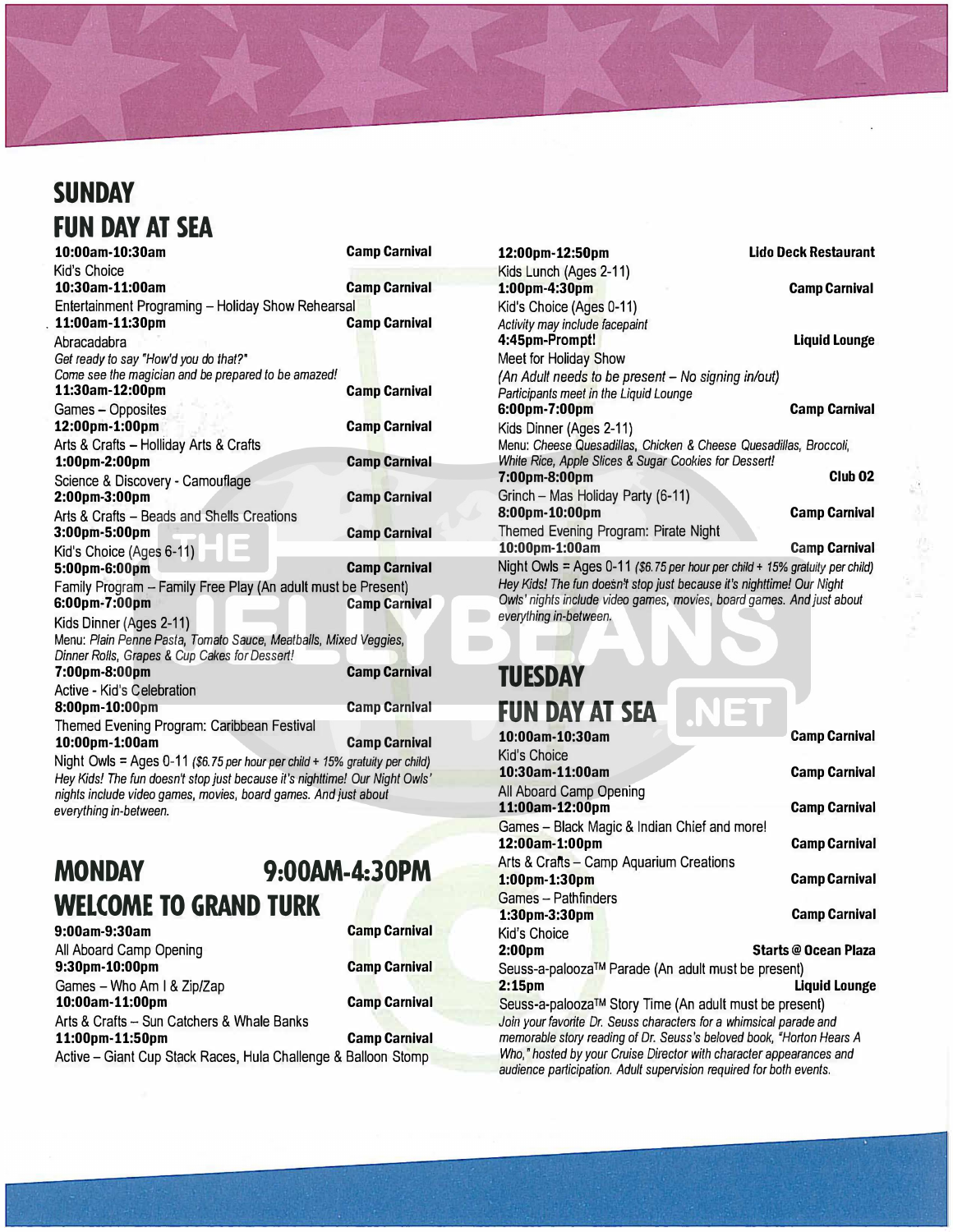| 3:30pm-4:30pm                                                     | <b>Camp Carnival</b> |
|-------------------------------------------------------------------|----------------------|
| Science & Discovery - Penny Boats                                 |                      |
| 4:30pm-5:00pm                                                     | <b>Camp Carnival</b> |
| Games - Yes/No Game                                               |                      |
| 5:00pm-6:00pm                                                     | <b>Camp Carnival</b> |
| Family Program - Family Free Play (An adult must be Present)      |                      |
| 6:00pm-7:00pm                                                     | <b>Camp Carnival</b> |
| Kids Dinner (Ages 2-11)                                           |                      |
| Menu: Chicken Nuggets, Macaroni & Cheese, Kernel Corn, Tator Tots |                      |
| Dessert: Watermelon & Chocolate Chip Cookies                      |                      |
| 7:00pm-7:30pm                                                     | <b>Camp Carnival</b> |
| All Aboard Camp Opening                                           |                      |
| 7:30pm-8:00pm                                                     | <b>Camp Carnival</b> |
| Kid's Choice                                                      |                      |
| 8:00pm-10:00pm                                                    | <b>Camp Carnival</b> |
| Themed Evening: Giant Game Night                                  |                      |
| 10:00pm-1:00am                                                    | <b>Camp Carnival</b> |
|                                                                   |                      |

 $\mathbb{Z}$ 

Night Owls= Ages 0-11 *(\$6.* **75** *per hour per child+ 15% gratuity per child) Hey Kids! The fun doesn't stop just because it's nighttime! Our Night Owls' nights include video games, movies, board games. And just about everything in-between* 

# **WEDNESDAY 7:00AM-4:30PM WELCOME TO ST. KITTS**

**6:45am-11:50pm Camp Carnival** Kid's Choice (Ages 0-11) *Activity may include facepaint*  **Lido Deck Restaurant** Kids Lunch (Ages 2-11) **1:00pm-2:00pm Camp Carnival** Kid's Choice (Ages 2-11) *Activity may include facepainl*  **2:00pm-2:30pm Camp Carnival**  All Aboard Camp Opening **2:lOpm-4:00pm Camp Carnival**  Arts & Crafts - Spin Art **4:00pm-5:00pm Camp Carnival**  Games - Sea Creature Limbo, Wonderball & more! **5:00pm-6:00pm Camp Carnival**  Family Program – Family Free Play (An adult must be Present)<br>6:00pm-7:00pm 6:00pm-7:00pm Kids Dinner (Ages 2-11) *Menu: Grilled Cheese &Turkey Sandwich Or Grill Cheese Sandwiches, Raw Carrots With Ranch Dressing, Fried Mozzarella, Potato Wedges. Dessert: Orange Slices* & *Churro With Vanilla Sauce*  **7:00pm-7:30pm Camp Carnival**  All Aboard Camp Opening **7:30pm-8:00pm Camp Camp Carnival** Kid's Choice **8:00pm-10:00pm Camp Carnival**  Movie: Cruiser's Choice **O 10:00pm-1:00am Camp Carnival**  Night Owls= Ages 0-11 *(\$6.75 per hour per child+ 15% gratuity per child)* 

# **THURSDAY 7 :00AM-2:30PM WELCOME TO SAN JUAN**<br>6:45am-11:50am

 $27.45$ •

J

,-,

**Camp Carnival** Kid's Choice (Ages 0-11) *Activity may include facepaint*  **Lido Deck Restaurant** Kids Lunch (Ages 2-11) **1:00pm-2:30pm Camp Camp Camp Camival** Kid's Choice (Ages 2-11) *Activity* may *include facepaint*  **3:00pm-4:00pm Ocean Plaza**  Build-A-Bear Workshop® at Sea Party *Your new furry friend is waiting at the most fun, fuzzy party ever on the sea! Join your Cruise Director for music, games and bring your new fuzzy friend to life! (Fees Apply) - An Adult must be present*  **5:00pm-5:50pm** Camp Camp Carnival Kid's Choice **6:00pm-7:00pm Camp Carnival**  Kids Dinner (Ages 2-11) Menu: *Cheese* & *Pepperoni Pizza, French Fries,* & *Apple Slices* & *Red Je/1-0 for Dessert!*  **7:00pm-7:30pm Camp Carnival**  All Aboard Camp Opening<br>7:30pm-8:00pm **Camp Carnival** Kids Choice **8:00pm-10:00pm Camp Camp Carnival** Themed Evening Program: Color Wars **10:00pm-1:00am Camp Camp Camp Camival** Night Owls = Ages 0-11 *(\$6.75 per hour per child + 15% gratuity per child)* 

### **FRIDAY 7:00AM-2:30PM**

# **WELCOME TO AMBER COVE**

**6:45am-11:50am Camp Carnival**  Kid's Choice (Ages 0-11) *Activity* may *include facepaint*  **Lido Deck Restaurant** Kids Lunch (Ages 2-11) **1:00pm-2:00pm Camp Carnival**  Kid's Choice (Ages 2-11) *Activity may include facepaint*  **2:00pm-2:30pm Camp Camp Carnival** All Aboard Camp Opening **2:30am-3:30pm Camp Carnival**  Arts & Crafts - Sand Art **3:30pm-5:00pm Camp Carnival**  Games - Activity may include: Charades, Poison Frog more!<br>5:00pm-6:00pm **5:00pm-6:00pm** Family Program – Family Free Play (An adult must be Present)<br>5:00pm-6:00pm **5:00pm-6:00pm** Family Program - Glitter Tattoos *An adult must be Present - Fees apply*